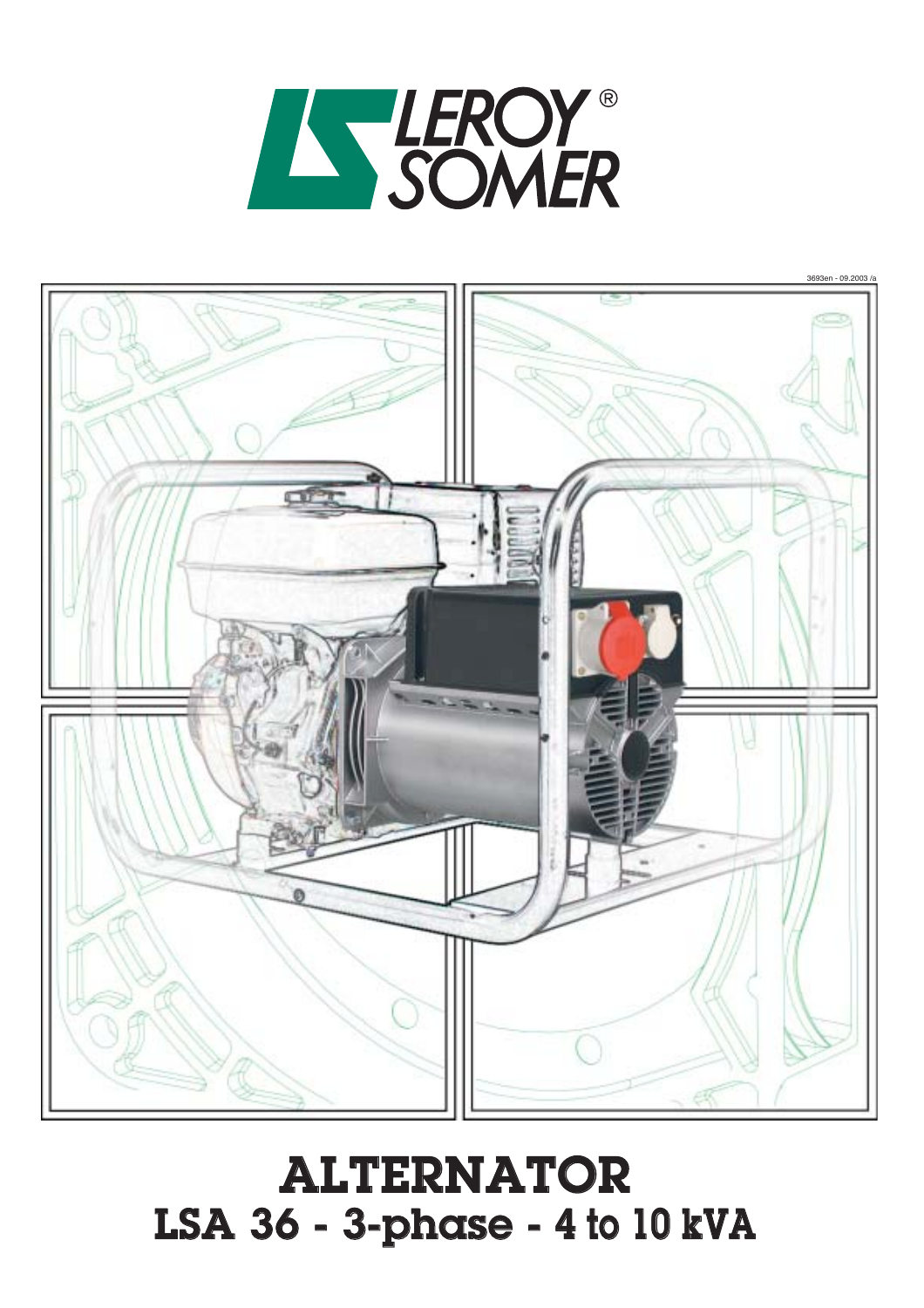### *Optimised electrical performance with modelling software*

OY LSA 36 ALTERNATOR

- *Designed to supply power to all electrical or electronic tools and equipment: THC* ≤ *2%*
- *Very high motor starting capacity: 3.7 Pn*
- *Short-circuit current: 6 In*

### *One LSA 36 for all coupling types*

*Adaptor kits*







*SAE J 609a B ext 6 VAIT 23 and 30*

*Single bearing with disc IM 1201*

### *Compact and lightweight*

*Twin bearing IM 1001*

*8.5 kVA - 347 mm - 35 kg*

*A single frame from 4 to 10 kVA* 

Complies with the following standards: I.E.C., NF, UTE, C.S.A., NEMA, V.D.E., B.S., etc. Declaration of incorporation for CC marking available.



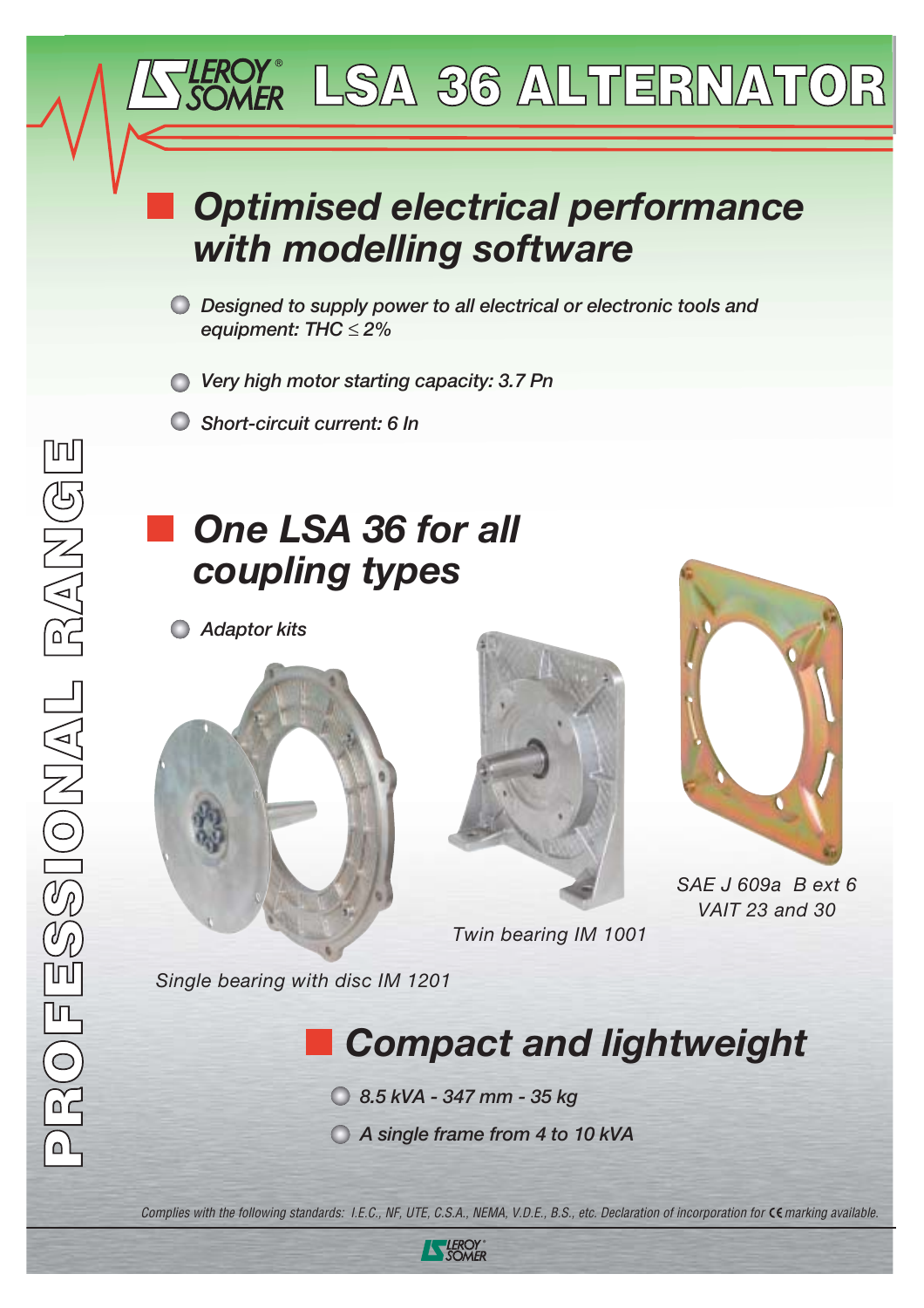# $-$  3-phase 3000 rpm  $-$  IP 23

### *Modular terminal box*

- *Easily-accessible power terminals*   $\bullet$
- *Removable faceplates for integrating sockets, circuit-breakers and voltmeters*





### *Quick assembly*

*Less than 3 minutes to couple to the engine (patented system)*



*Alignment facilitated by single screw size (13 mm socket)* 

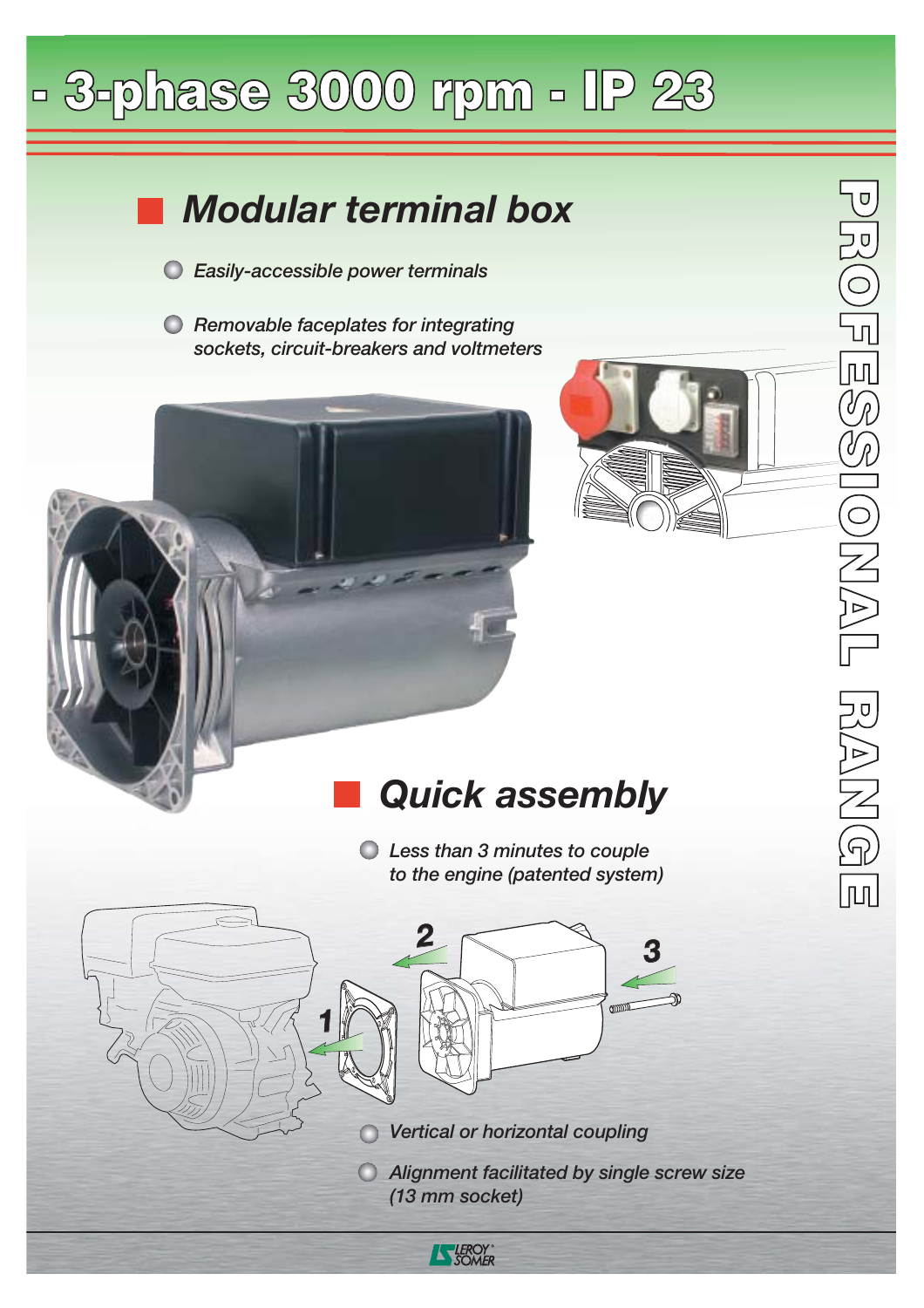

| Power ratings 3000 rpm - 50 Hz - 400V - 3-phase - Cos Ø 0.8 |                             |                                        |                           |                                          |                            |  |  |
|-------------------------------------------------------------|-----------------------------|----------------------------------------|---------------------------|------------------------------------------|----------------------------|--|--|
| <b>Type</b>                                                 | <b>kVA</b><br>S1 continuous | <b>Regulation</b><br>$(voltage)$ $(1)$ | <b>Harmonic</b><br>THC(2) | <b>Efficiency</b><br>$4/4$ of load $(3)$ | <b>Air flow</b><br>$m^3/h$ |  |  |
| <b>LSA 36 L1</b>                                            | 4                           | ± 5%                                   | $\leq 2\%$                | 74%                                      | 234                        |  |  |
| <b>LSA 36 L35</b>                                           | 5.5                         | ± 5%                                   | $\leq 2\%$                | 75%                                      | 234                        |  |  |
| <b>LSA 36 L5</b>                                            | 6.5                         | ± 5%                                   | $\leq 2\%$                | 76%                                      | 234                        |  |  |
| <b>LSA 36 L7</b>                                            | $7.5(3-) / 3.5(1-)$         | ± 5%                                   | $\leq 2\%$                | 77%                                      | 234                        |  |  |
| <b>LSA 36 L8</b>                                            | 8.5 $(3)$ /4 $(1)$          | ± 5%                                   | $\leq 2\%$                | 79%                                      | 234                        |  |  |

| Power ratings 3000 rpm - 50 Hz - 400V - 3-phase - Cos Ø 1 |                         |                                        |                           |                                          |                            |  |  |
|-----------------------------------------------------------|-------------------------|----------------------------------------|---------------------------|------------------------------------------|----------------------------|--|--|
| <b>Type</b>                                               | kVA/kW<br>S1 continuous | <b>Regulation</b><br>$(voltage)$ $(1)$ | <b>Harmonic</b><br>THC(2) | <b>Efficiency</b><br>$4/4$ of load $(3)$ | <b>Air flow</b><br>$m^3/h$ |  |  |
| <b>LSA 36 L1</b>                                          | 5.1                     | ± 5%                                   | $\leq 2\%$                | 75%                                      | 234                        |  |  |
| <b>LSA 36 L35</b>                                         | 6.4                     | ± 5%                                   | $\leq 2\%$                | 76%                                      | 234                        |  |  |
| <b>LSA 36 L5</b>                                          | 7.5                     | ± 5%                                   | $\leq 2\%$                | 78%                                      | 234                        |  |  |
| <b>LSA 36 L7</b>                                          | 8.8 $(3-) / 3.5 (1-)$   | ± 5%                                   | $\leq 2\%$                | 79%                                      | 234                        |  |  |
| <b>LSA 36 L8</b>                                          | 10 $(3)$ /4 $(1)$       | ± 5%                                   | $\leq 2\%$                | 82%                                      | 234                        |  |  |

(1) Voltage regulation when cold at rated speed. (2) THC between phases on non-distorting load or no load. (3) Efficiency when cold at rated speed.

| Weight (kg)/Centre of gravity Xg (mm)/Inertia J (kg m <sup>2</sup> ) |               |         |                 |         |         |                |  |
|----------------------------------------------------------------------|---------------|---------|-----------------|---------|---------|----------------|--|
| <b>Type</b><br>of coupling                                           | <b>LSA 36</b> | L1      | L <sub>35</sub> | L5      | L7      | L <sub>8</sub> |  |
| <b>Tapered shaft</b><br><b>SAE J 609a</b>                            | Weight (kg)   | 24      | 26              | 29      | 32      | 35             |  |
|                                                                      | $Xg$ (mm)     | 135     | 145             | 153     | 165     | 174            |  |
|                                                                      | J (kg $m^2$ ) | 0.00484 | 0.00553         | 0.00603 | 0.00703 | 0.00738        |  |
| <b>Single bearing</b><br>with disc<br><b>IM 1201</b>                 | Weight (kg)   | 26      | 28              | 31      | 34      | 37             |  |
|                                                                      | $Xg$ (mm)     | 130     | 140             | 148     | 160     | 168            |  |
|                                                                      | J (kg $m^2$ ) | 0.0784  | 0.00853         | 0.00903 | 0.01003 | 0.01038        |  |
| <b>Tapered shaft</b><br><b>VAIT</b>                                  | Weight (kg)   | 24      | 26              | 29      | 32      | 35             |  |
|                                                                      | $Xg$ (mm)     | 136     | 146             | 154     | 166     | 175            |  |
|                                                                      | J (kg $m^2$ ) | 0.00484 | 0.00553         | 0.00603 | 0.00703 | 0.00738        |  |
| <b>Twin bearing</b><br><b>IM 1001</b>                                | Weight (kg)   | 25.5    | 27.5            | 30.5    | 33.5    | 36.5           |  |
|                                                                      | Xg (mm)       | 145     | 155             | 163     | 175     | 184            |  |
|                                                                      | J (kg $m^2$ ) | 0.00484 | 0.00553         | 0.00603 | 0.00703 | 0.00738        |  |

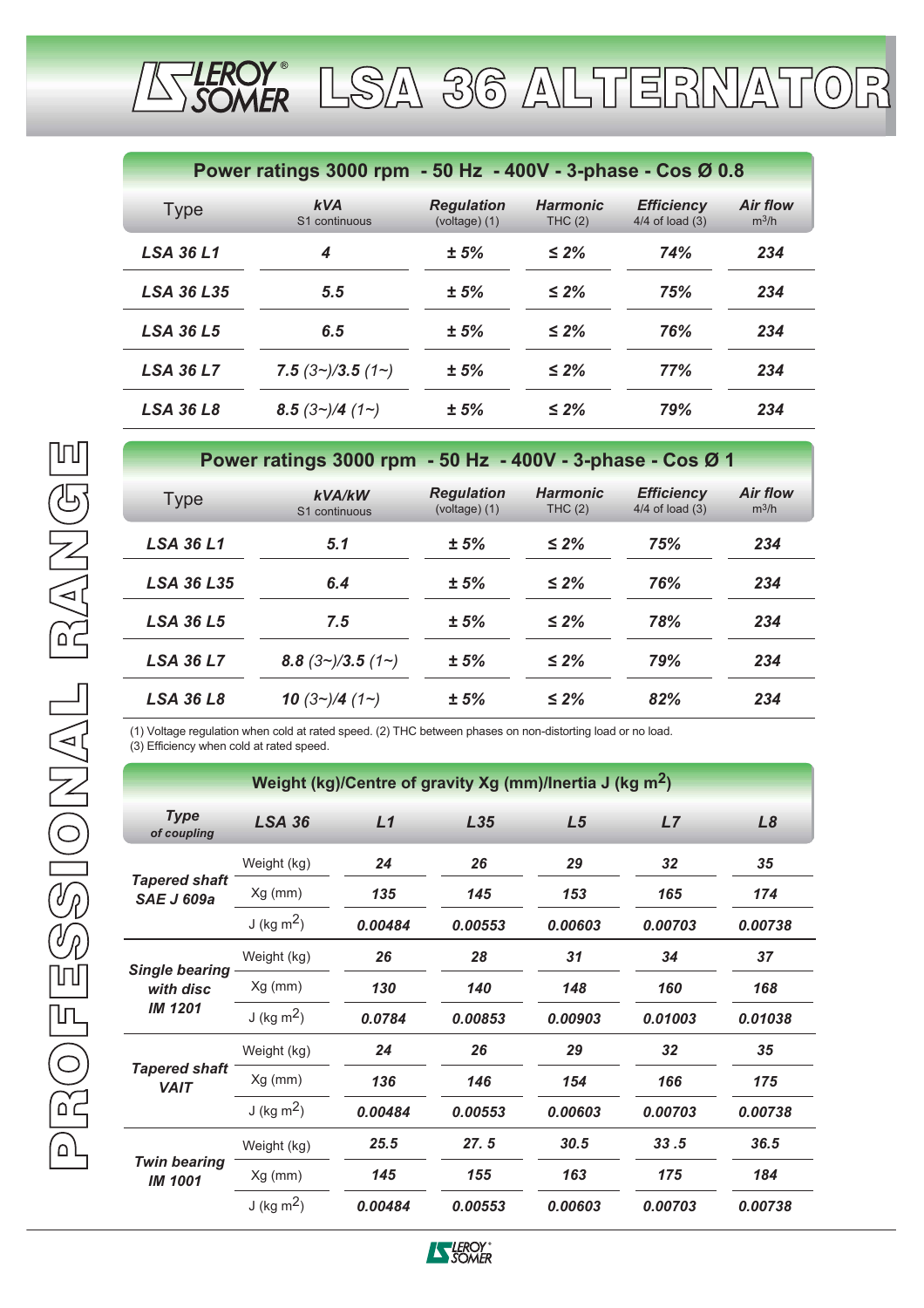$-$  3-phase 3000 rpm  $-$  IP 23



**IS LEROY**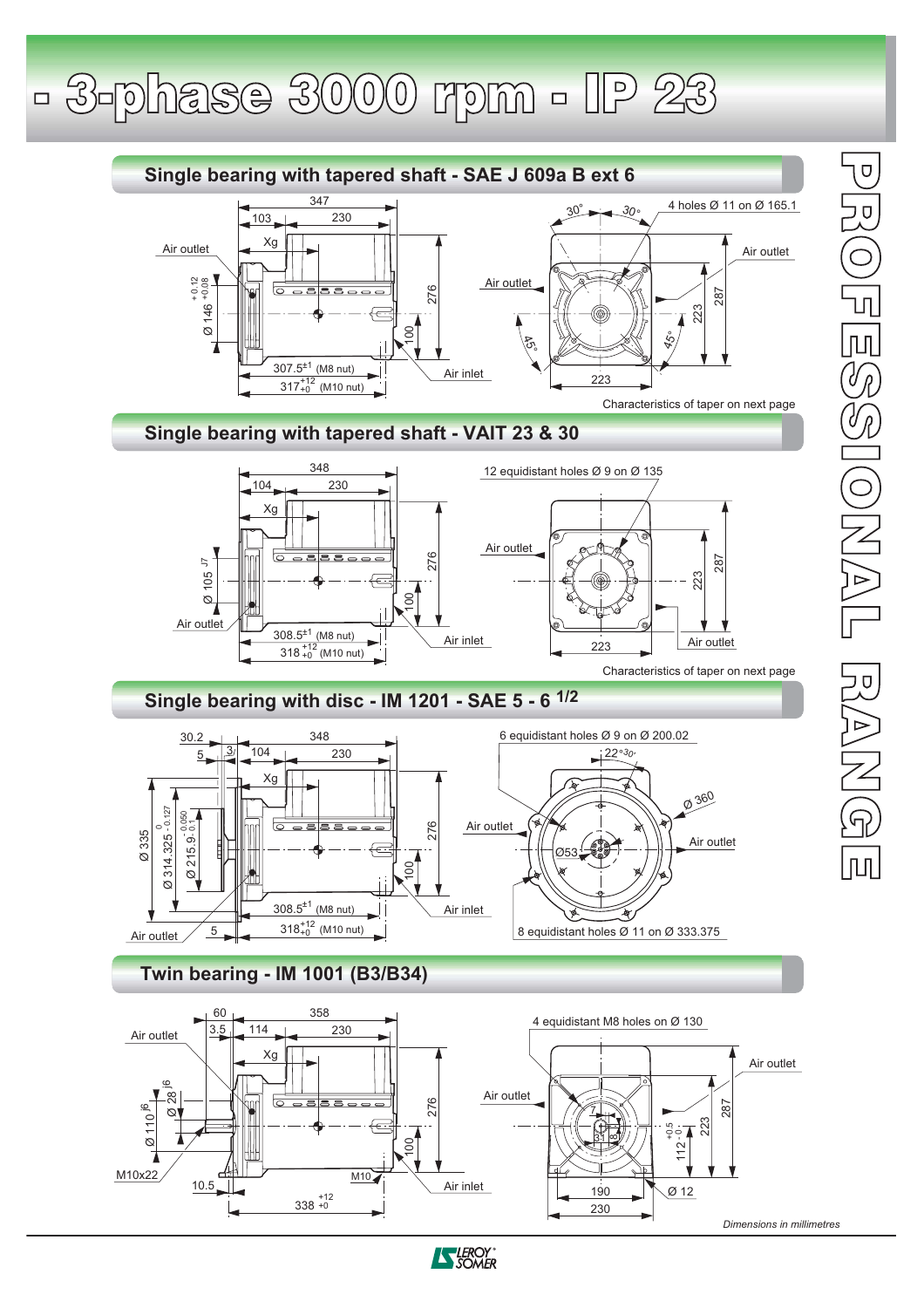

#### **Characteristics of the taper coupling SAE J 609a B ext 6 - (c22. c25. c35.)**







**Characteristics of the taper coupling VAIT Ø 30 - (c30.)**